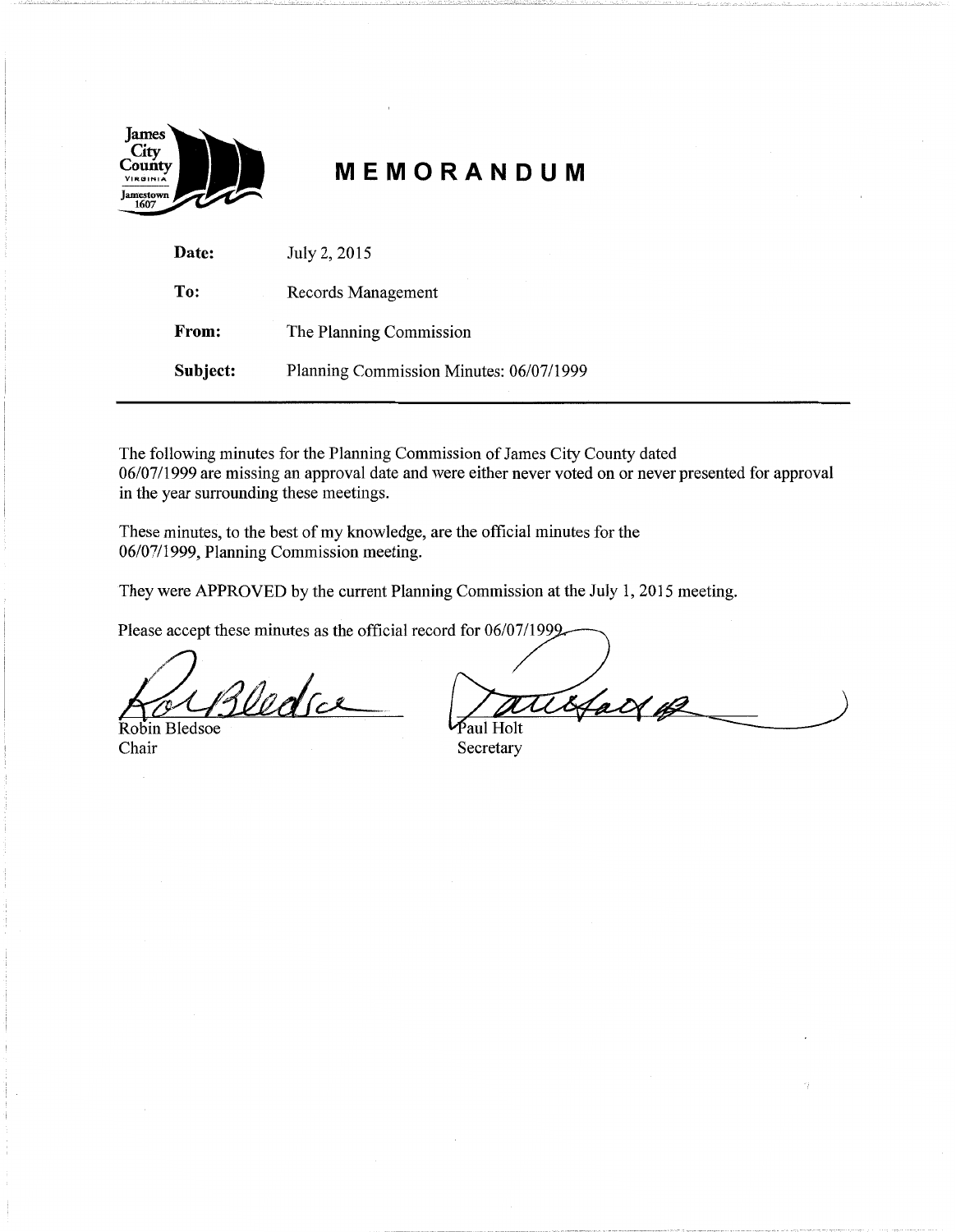A REGULAR MEETING OF THE PLANNING COMMISSION OF THE COUNTY OF JAMES CITY, VIRGINIA, WAS HELD ON THE SEVENTH DAY OF JUNE, NINETEEN HUNDRED AND NINETY-NINE AT 7:00 P.M. **IN** THE COUNTY GOVERNMENT CENTER BOARD ROOM, 101C MOUNTS BAY ROAD, JAMES CITY COUNTY, VIRGINIA.

1. ROLL CALL **ALSO PRESENT** Willafay McKenna A. Joe Poole, III

Martin Garrett, Chair **O. Marvin Sowers, Planning Director** John Hagee Leo Rogers, Deputy County Attorney **Don Hunt County Andrew Herrick, Assistant County Wilford Kale** Tammy Rosario, Senior Planner Alexander Kuras Chris Johnson, Planner

# 2. **MINUTES**

Upon a motion by Willafay McKenna, seconded by Alex Kuras, the minutes of the May 3, 1999 meeting were approved by unanimous voice vote.

# 3. DEVELOPMENT REVIEW COMMITTEE

Alex Kuras presented the report for the special DRC meeting held on May 19 for the Lightfoot Antique Mall-Weekend Flea Market regarding the landscape plan and Williamsburg Farms which requested the addition of two lots on 9.3 acres. He also presented the report for the DRC meeting held prior to the Planning Commission meeting on June 7 stating the cases, Midlands Limited Business and Kingsmill River Bluffs, Phase 1, were routine. He recommended approval of all four cases. John Hagee declared a conflict of interest for case SP-52-99, Kingsmill River Bluffs, Phase 1, and would not cast a vote. Willafay McKenna seconded the motion. In a unanimous voice vote, motion passed.

#### 4. CASE NO. SUP-8-99. POULSTON MOTORCYCLE CUSTOMIZATION SHOP.

Tammy Rosario represented the staff report stating that at the April 5 and May 3, 1999 meetings, the Planning Commission unanimously voted to defer this case to allow the staff and applicant to further discuss the conditions. She stated that staff and the applicant had met and agreed to all but one of the conditions. Staff continued to find the application inconsistent with the Comprehensive Plan and believed that it would set a negative precedent for other business uses along that portion of the Richmond Road corridor. Staff recommended that the Planning Commission deny this application.

John Hagee asked Tammy to elaborate on the severability aspect of condition #11.

Tammy Rosario deferred to Leo Rogers who stated that the severability clause was a statement of intent that this SUP was intended to be issued with all of the conditions that were in it. In the past when challenged, attorneys argued that the SUP could be severable. One way of preventing the argument from happening was to have the statement of intent in the conditions of the SUP being issued.

Alex Kuras asked Leo Rogers to expand on that statement because he felt that the way it was written he could understand why an applicant might object to it.

Leo Rogers stated this statement was there only if someone challenged one of the conditions. If the condition were challenged and the condition was deemed to be void and unenforceable, then the rest of the SUP would be deemed void and unenforceable. If there were conditions the Commission did not want to impose on the applicant, he suggested they delete them at this time. He stated the only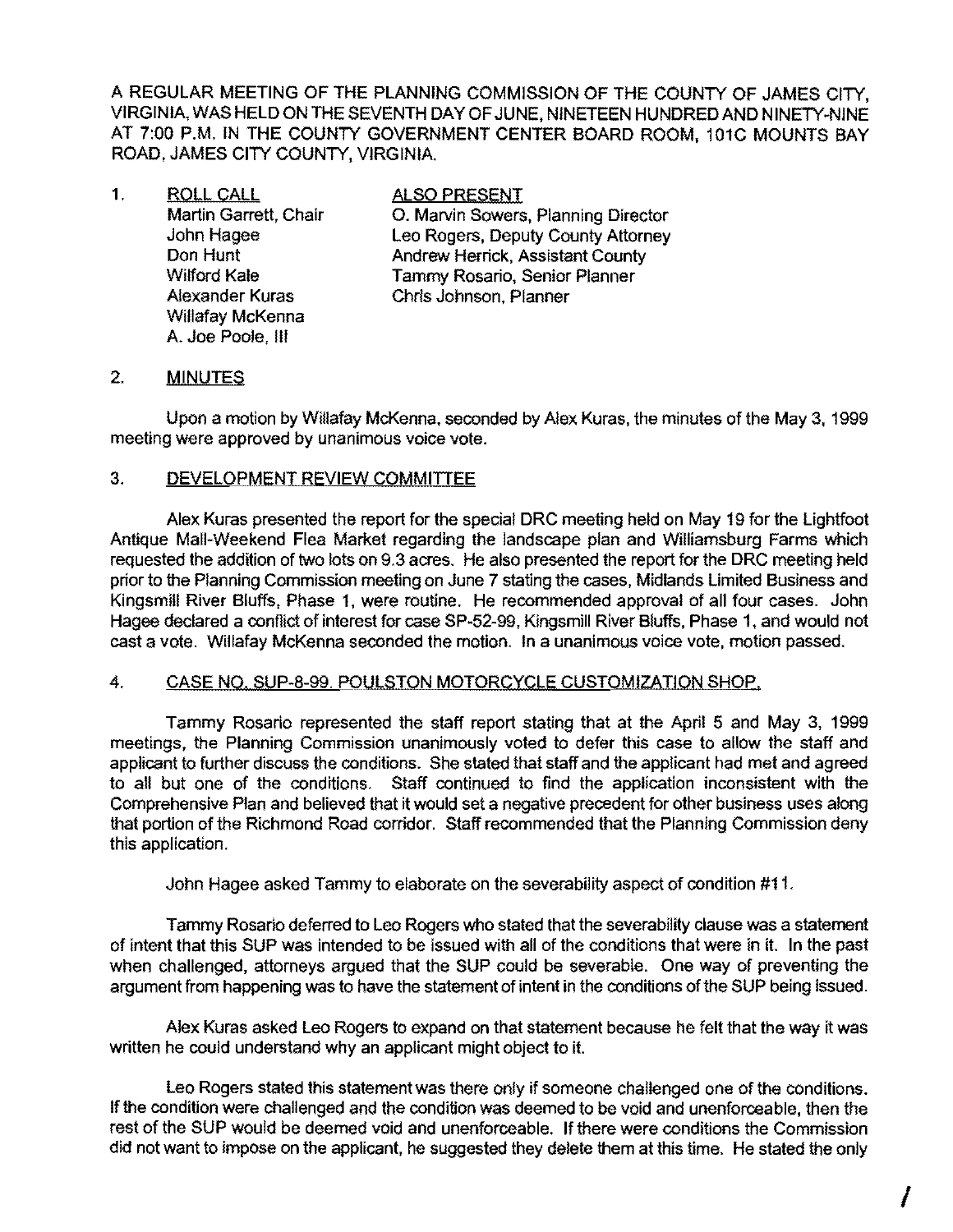way that condition #11 would come into play was if there was a court action.

Alex Kuras stated he understood, but was unsure ifall the applicants understood. He suggested that they actually indicate some authority in the statement that might make it clearer.

Martin Garrett opened the public hearing.

Walker Ware, representing Charles Poulston, stated the applicant was pleased with the conditions except for his objection to condition #11. He felt thai Leo Rogers mislead the Commission and explained that if a law came about stating there needed to be only a 90' buffer, then the applicant would be in violation of the SUP and would have to return to the Commission. He felt that condition #11 should be deleted or rewritten to say: "Should any provision of this SUP be held to be illegal, invalid, or unenforceable that finding should have no other effect on any other provision of this SUP." He stated he and the applicant spoke with Mrs. Moore, the property owner across the road who was opposed to this SUP, and said she was happy with what the applicant was now proposing. He state that there were already fifteen businesses operating between Anderson's Corner and Lenexa and concluded that this area was a corridor in which small business opportunities would become greater and greater and the County should realize this. He requested the Commission approve this application.

Wilford Kale recalled that the applicant said he would not be doing any type of engine work and asked staff why condition #10 still remained.

Marvin Sowers stated that if the condition was to be removed, the applicant would have no restrictions if he decided to work on engines in the future. He said it was left in to protect the surrounding neighbors.

Wilford Kale asked if there was a structure there now and, if not, shouldn't condition #2 read proposed structure rather than existing structure. He also asked if this was to be the applicant's home and only a 700 sq ft. area was to be used for his business, why was staff requiring that an addition to the rear of his home be approved by the Planning Director.

Tammy Rosario slated the proposal for the commercial aspect of the structure was less than 700 sq. ft. and staff was allowing for some expansion in the future. She stated the condition referring to additions or expansions was intended for an expansion of the commercial operation.

Wilford Kale suggested rephrasing the conditions to read: "later modifications or additions to the proposed structure involving the commercial area would require the Planning Director's approval." He did not feel that the residential portion of the home needed to be reviewed by the Planning Director.

Leo Rogers stated that if it were for solely residential purposes, than that would be sufficient. He suggested stating: "additions for solely residential purposes."

Wilford Kale agreed with the suggestion offered by Leo Rogers and asked if the other Commission members if they concurred.

Leo Rogers commented on a statement by Walker Ware stating Ihis SUP was not a contract and that condition #11 indicated that it was a single piece of legislation.

Martin Garrett asked if the Commission understood the inlent of conditions #11 as explained by Leo Rogers.

The Commission members were in agreement of this understanding.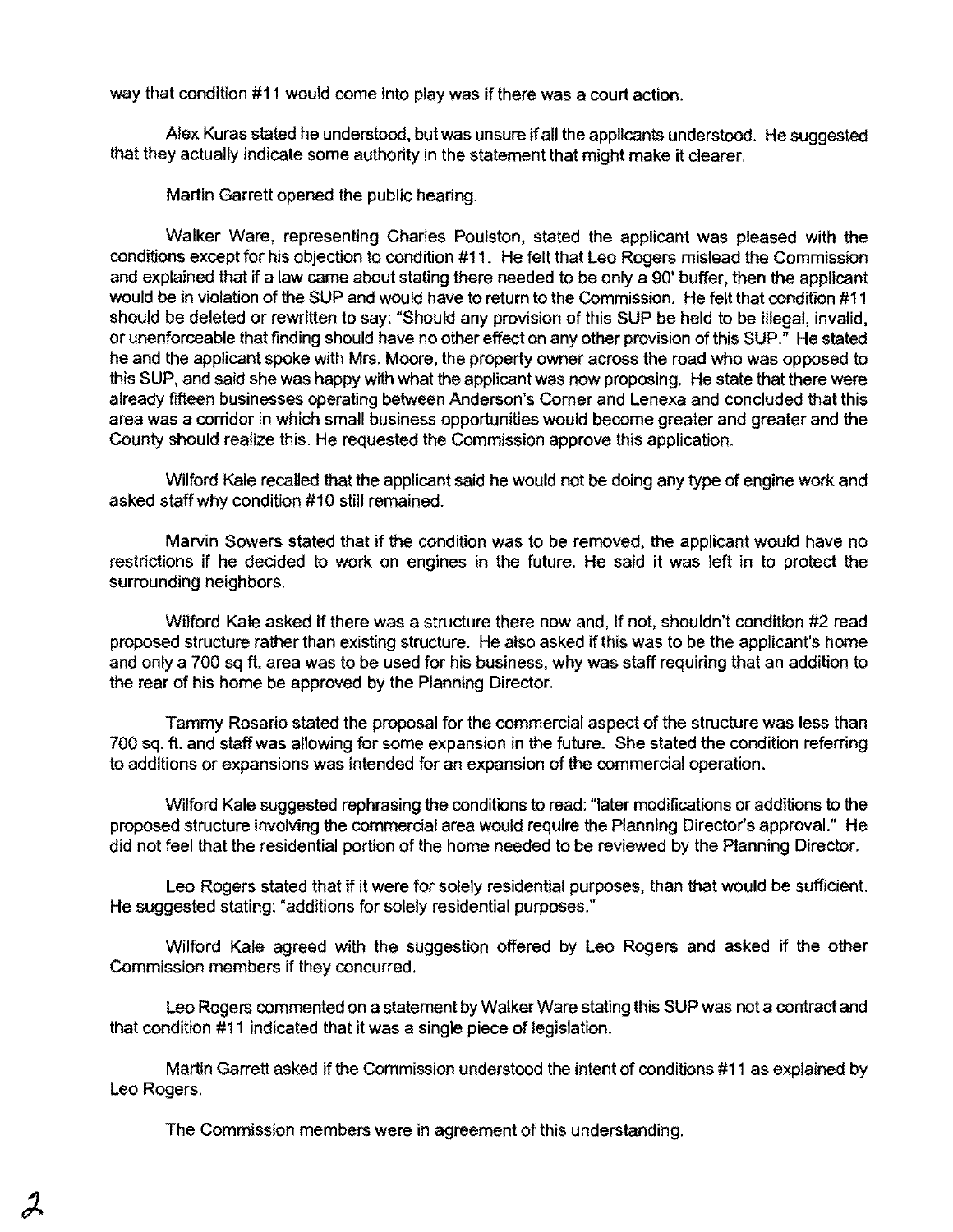Charles Poulston, the applicant, stated he agreed to all the conditions except for conditions #11 and said that, the way he read it, anything could be used to shut down his business. As far as the engine repair, he said he would not be doing any work in his shop and had no problem with condition #10.

Alex Kuras felt the sixteen-square foot sign was quite large. He suggested a four-square foot sign.

Charles Poulston stated that was the size suggested by the Commission and that staff allowed for a even larger sign.

WiUafay McKenna commented on condition #11's invalidation clause. She stated that it would take an act of the court or agency or someone deciding that there was something invalid about the SUP. It was not the intention to be aimed specifically at the applicant and fell that it was consistent with Leo Rogers' comments.

There being no further speakers, the public hearing was closed.

Willafay McKenna made a motion, seconded by Wilford Kale, to recommend approval with the changes suggested by Wilford Kale.

Joe Poole stated that back in April he was opposed to this application and that an inordinate amount of time had been spent on this application. He stated he did not want to discount this application, but from a Comprehensive Plan standpoint he still opposed this application. He also was concerned about the precedent it would set since this was not a rehabilitation of an existing building but a new structure and parcel that was subdivided from a larger parcel.

Alex Kuras supported this application and felt it fell within the Comprehensive Plan because it would look like a private structure and the amount of traffic would not be any more than a typical active residential dwelling.

In a roll call vote, motion passed (5-2). AYE: McKenna, Hagee, Hunt, Kale, Kuras (5); NAY: Poole, Garrett (2).

# 5. CASE NO, Z-4-99. GREENSPRINGS PLANTATION PROFFER AMENDMENT.

Christopher Johnson presented the staff for an amendment to the existing Greensprings Plantation Proffer Agreement to provide for a single-family recreation center in Land Bay S-1 and delete the requirement that all single-family recreation areas be open to all single-family owners in Greensprings Plantation. Staff found that the rezoning request was consistent with the approved master plan for Greensprings Plantation, the surrounding zoning and development and the Comprehensive Plan. Staff recommended the Planning Commission approve this rezoning application and accept the voluntary proffers.

Martin Garrett opened the public hearing.

Vernon Geddy, representing the applicant, asked if the Commission had any questions.

There being no further speakers, the public hearing was closed.

Willafay McKenna made a motion, seconded by Joe Poole. to recommend approval. In a roll call vote, motion passed (7-0). AYE: McKenna, Hagee. Hunt. Kale. Poole, KUras. Garrett (7); NAY: (0).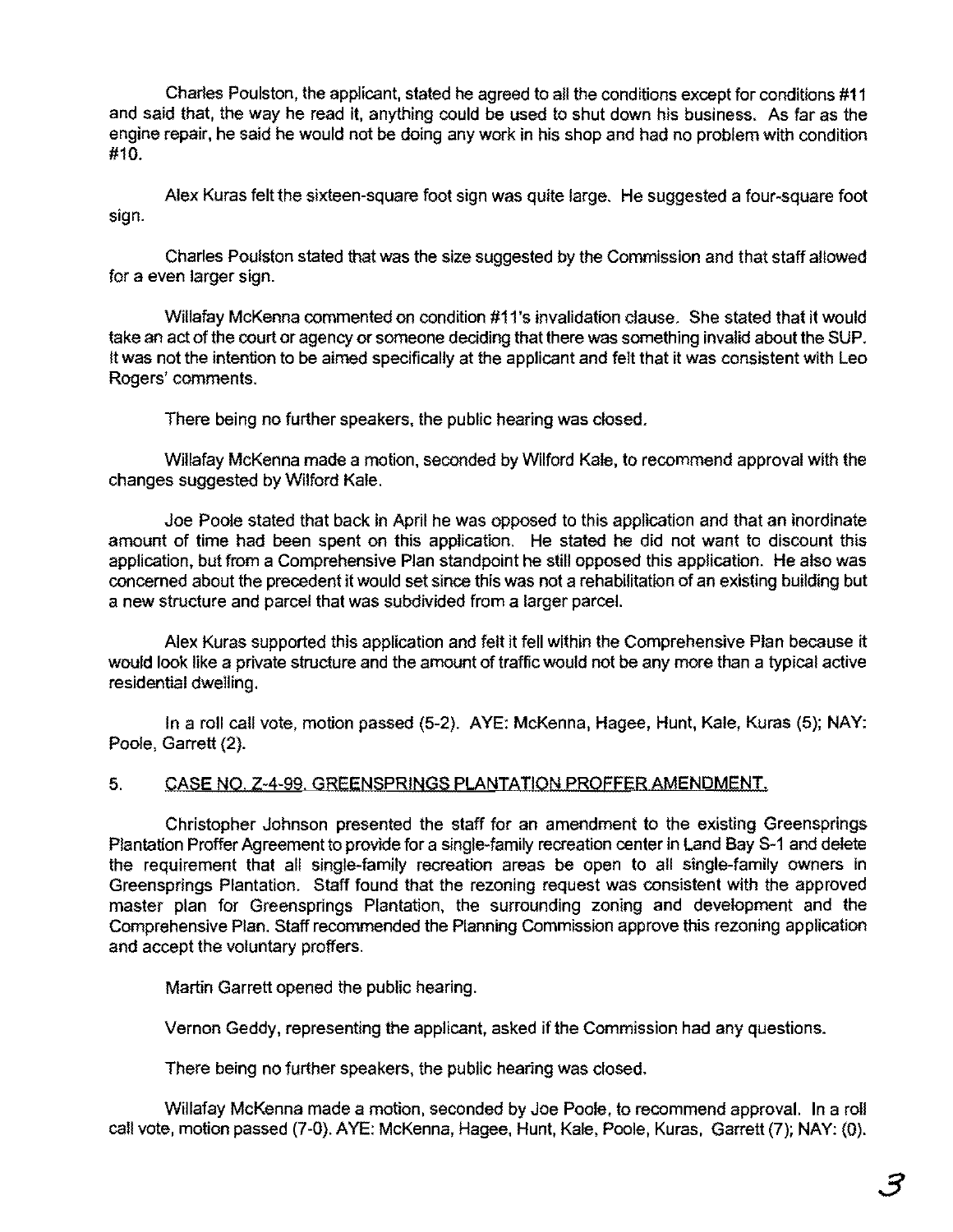# 6. CASE NO. SUP-12-99. UNICORN COTTAGE.

Tammy Rosario presented the staff report stating that on March 10, 1997 the Board of Supervisors approved a special use permit for Sharon Dennis to operate a child day care center from an existing facility located on the grounds of the Williamsburg Unitarian Universalist Church which limited the number of children to 30. The applicant was proposing to amend the special use permit to allow for an additional 14 children in the existing facility and to allow for the expansion of the day care center to the church nursery which would allow room for 20 more children. Staff found the proposal to be consistent with the surrounding properties, uses, Comprehensive Plan, and with the previous actions taken by the Board of Supervisors. Staff recommended the Planning Commission approve this applications with the conditions as outlined in the staff report.

Joe Poole asked, if, as part of this application, there would be no requirement for a left turn lane.

Tammy Rosario stated that this proposal was marginal and VDOT did not require any improvement but gave staff notification that any future increase in traffic from this site by another expansion would most likely call for road improvements.

Joe Poole asked if there was any indication from the applicant that the increase would be forthcoming.

Tammy Rosario stated she had not gotten that indication from the applicant.

Martin Garrett opened the public hearing.

Dr. Randolph Becker, minister of the Unitarian Universalist Congregation, spoke in favor of staff's report and said he would answer any question the Commission might have.

Willafay McKenna asked for a point of clarification that Ms. Dennis was not the only one taking care of the children at this facility.

Dr. Becker stated that the child care center was a fully licensed, state certified operation, with multiple staff. Dr. Becker continued with answering the concern of Joe Poole regarding the left turn lane. He stated he understood that any other use of the property on a regular basis would probably mean a change in the alignment of the road. At this point there was a sidewalk planned but he did not know when that project would begin. At such time that there would be an expansion of the church, they would have to address all the issues regarding left turn lanes and additional entrances. He added that the congregation had no plans for any expansion.

There being no further speakers, the public hearing was closed.

Joe Poole made a motion, seconded by Willafay McKenna, to recommend approval of this application. In a roll call vote, motion passed (7-0). AYE: McKenna, Hagee, Hunt, Kale, Poole, Kuras, Garrett (7); NAY: (0).

# 7. PLANNING DIRECTOR'S REPORT.

Martin Garrett commented that he felt there should be some type of definition of what can and cannot be located in areas of the County where the Comprehensive Plan may not be consistent with the zoning. He did not feel that the Commission should wait until the next revision of the Comprehensive Plan and asked if the Policy Committee would come up with some type of guideline for these areas.